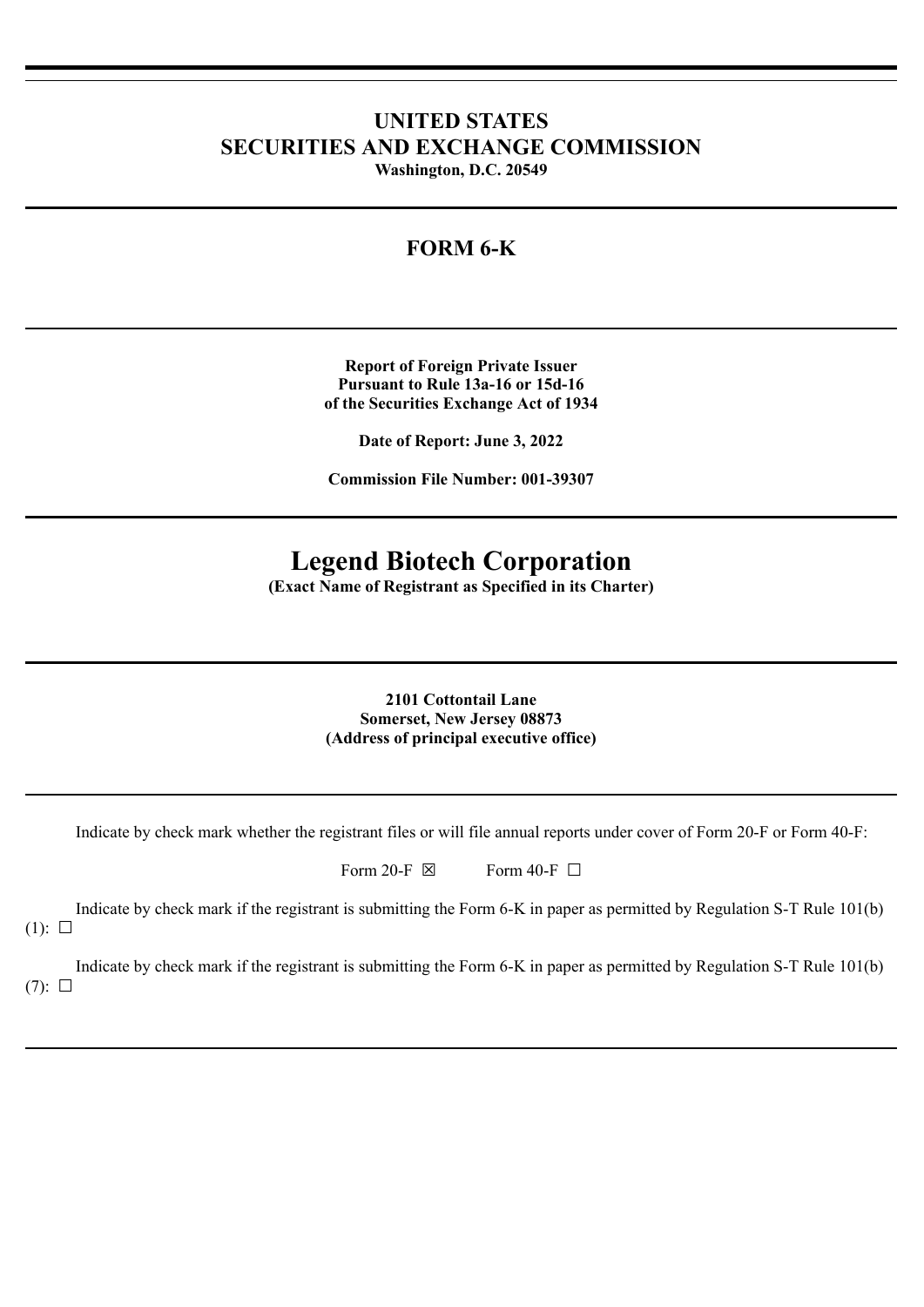### **Legend Biotech Announces U.S. FDA Clearance of IND Application for Solid Tumor CAR-T, LB1908 for Relapsed or Refractory Gastric, Esophageal and Pancreatic Cancers**

On June 3, 2022, Legend Biotech Corporation ("Legend Biotech") issued a press release announcing that the U.S. Food and Drug Administration has cleared its investigational new drug (IND) application to evaluate LB1908 in a Phase 1 clinical trial, which is attached to this Form 6-K as Exhibit 99.1. LB1908 is an investigational, autologous chimeric antigen receptor T-cell (CAR-T) therapy targeting Claudin 18.2 for the treatment of adults with relapsed or refractory gastric, esophageal or pancreatic cancers.

This report on Form 6-K, including Exhibit 99.1, is hereby incorporated by reference in the registration statements of Legend Biotech on Form F-3 (Nos. 333-257609 and 333-257625) and Form S-8 (No. 333-239478), to the extent not superseded by documents or reports subsequently filed.

## **Cautionary Note Regarding Forward-Looking Statements**

Statements in this report on Form 6-K about future expectations, plans and prospects, as well as any other statements regarding matters that are not historical facts, constitute "forward-looking statements" within the meaning of The Private Securities Litigation Reform Act of 1995. These statements include, but are not limited to, statements relating to Legend Biotech's strategies and objectives; statements relating to CARVYKTI™, including Legend Biotech's expectations for CARVYKTI™, such as Legend Biotech's manufacturing and commercialization expectations for CARVYKTI™ and the potential effect of treatment with CARVYKTI™; statements about submissions for cilta-cel to, and the progress of such submissions with, the U.S. Food and Drug Administration (FDA), the European Medicines Agency (EMA), the Chinese Center for Drug Evaluation of National Medical Products Administration (CDE) and other regulatory authorities; the anticipated timing of, and ability to progress, clinical trials, including patient enrollment; the submission of Investigational New Drug (IND) applications to, and maintenance of such applications with, regulatory authorities; the ability to generate, analyze and present data from clinical trials; and the potential benefits of Legend Biotech's product candidates. The words "anticipate," "believe," "continue," "could," "estimate," "expect," "intend," "may," "plan," "potential," "predict," "project," "should," "target," "will," "would" and similar expressions are intended to identify forward-looking statements, although not all forward-looking statements contain these identifying words. Actual results may differ materially from those indicated by such forward-looking statements as a result of various important factors. Legend Biotech's expectations could be affected by, among other things, uncertainties involved in the development of new pharmaceutical products; unexpected clinical trial results, including as a result of additional analysis of existing clinical data or unexpected new clinical data; unexpected regulatory actions or delays, including requests for additional safety and/or efficacy data or analysis of data, or government regulation generally; unexpected delays as a result of actions undertaken, or failures to act, by our third party partners; uncertainties arising from challenges to Legend Biotech's patent or other proprietary intellectual property protection, including the uncertainties involved in the U.S. litigation process; competition in general; government, industry, and general public pricing and other political pressures; the duration and severity of the COVID-19 pandemic and governmental and regulatory measures implemented in response to the evolving situation; as well as the other factors discussed in the "Risk Factors" section of the Legend Biotech's Annual Report on Form 20-F filed with the Securities and Exchange Commission on March 31, 2022. Should one or more of these risks or uncertainties materialize, or should underlying assumptions prove incorrect, actual results may vary materially from those described in this Form 6-K as anticipated, believed, estimated or expected. Any forward-looking statements contained in this Form 6-K speak only as of the date of this Form 6-K. Legend Biotech specifically disclaims any obligation to update any forward-looking statement, whether as a result of new information, future events or otherwise.

## **EXHIBIT INDEX**

**Exhibit Title**

[99.1](#page-3-0) Press [Release,](#page-3-0) dated June 3, 2022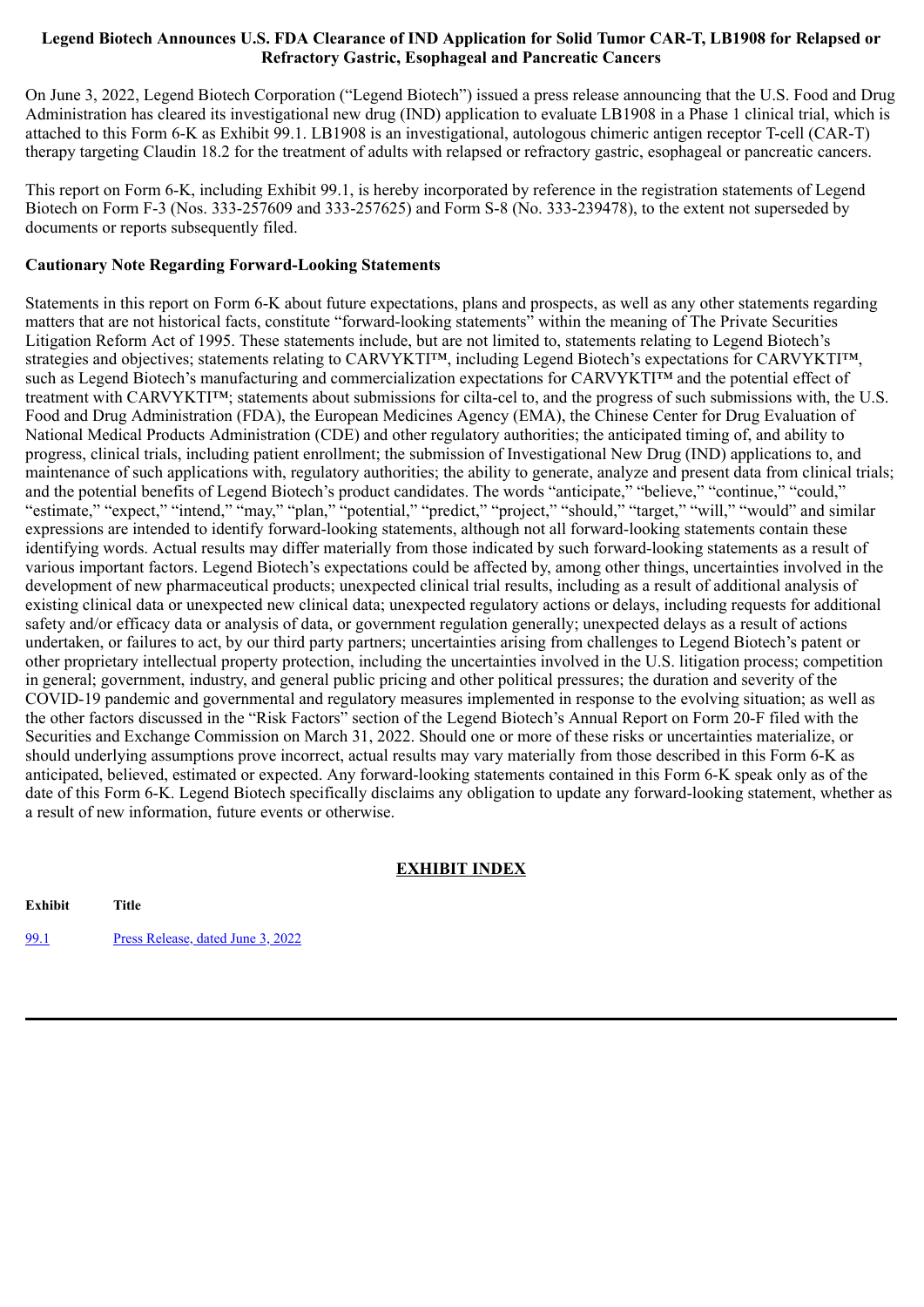## **SIGNATURES**

Pursuant to the requirements of the Securities Exchange Act of 1934, the registrant has duly caused this report to be signed on its behalf by the undersigned, thereunto duly authorized.

## **LEGEND BIOTECH CORPORATION**

Date: June 3, 2022 By: /s/ Ying Huang

Name: Ying Huang, Ph.D. Title: Chief Executive Officer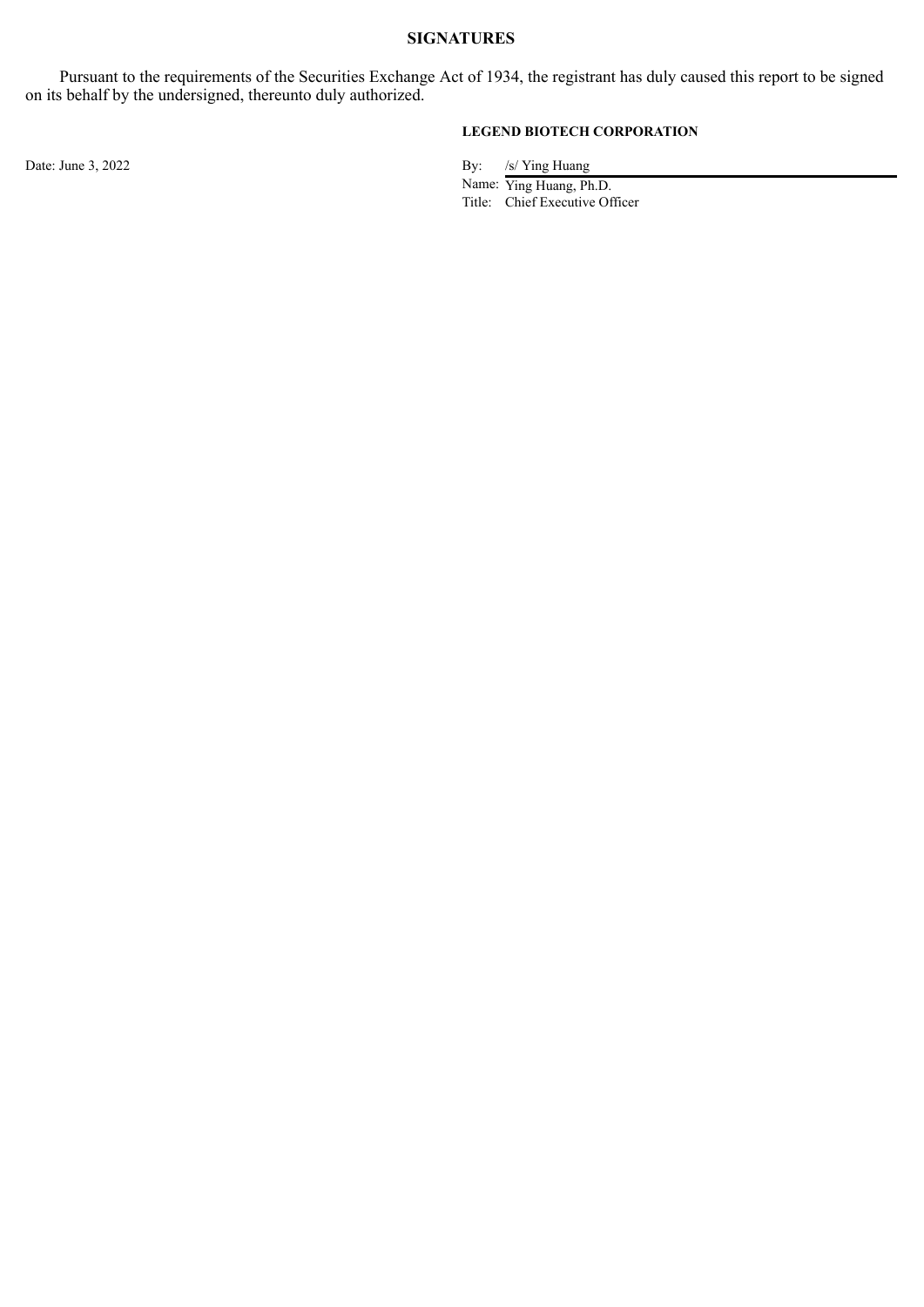## <span id="page-3-0"></span>**Legend Biotech Announces U.S. FDA Clearance of IND Application for Solid Tumor CAR-T, LB1908 for Relapsed or Refractory Gastric, Esophageal and Pancreatic Cancers**

SOMERSET, N.J.--(BUSINESS WIRE)--June 3, 2022--Legend Biotech Corporation (NASDAQ: LEGN) (Legend Biotech), a global biotechnology company developing, manufacturing and commercializing novel therapies to treat life-threatening diseases, today announced that the U.S. Food and Drug Administration (FDA) has cleared its investigational new drug (IND) application to evaluate LB1908 in a Phase 1 clinical trial in the United States. LB1908 is an investigational, autologous chimeric antigen receptor T-cell (CAR-T) therapy selectively targeting Claudin 18.2 through a high-affinity VHH antibody for the treatment of adults with relapsed or refractory gastric, esophageal (including gastro-esophageal junction) or pancreatic cancers. Claudin18.2 is a tight junction protein commonly expressed in patients with these cancer subtypes.1

The Phase 1, first-in-human, open-label, multicenter clinical study seeks to characterize the safety and tolerability of LB1908, as well as determine the recommended dose for Phase 2 and evaluate preliminary efficacy. Study will have dose escalation and dose expansion phases. Patients enrolled in the study must sufficiently express Claudin 18.2.

A Phase 1 investigator-initiated trial evaluating LB1908 for advanced gastric cancers is also ongoing in China (NCT04467853).

"Treatment options for patients with esophageal, stomach and pancreatic cancers have improved in the last ten years, but patients in the advanced stages still face poor prognoses worldwide. Thousands of people have no symptoms until their cancers have moved into late phases and at that point, surgery is no longer an option," said Lida Pacaud, M.D., Vice-President of Clinical Development. "Based on prevailing research, we are optimistic that a CAR-T therapy targeting Claudin 18.2 can be integrated in future treatment strategies for those with relapsed or refractory gastrointestinal cancers. We look forward to the start of the trial."

## **About Gastric, Esophageal and Pancreatic Cancers**

Stomach, esophageal and pancreatic cancers affect the tissue or glands lining these organs. They are often diagnosed when the diseases have progressed to advanced stages. In the U.S., there are an estimated 123,920 people living with stomach cancer and 49,084 living with esophageal cancers.2,3 An estimated 89,248 people in the U.S. live with pancreatic cancer. While all three cancers are treatable, the five-year survival rate is just 32% for gastric cancer; 20% for esophageal cancer; and 11.5% for pancreatic cancer, with definitive treatment at all stages of progression.4,5,6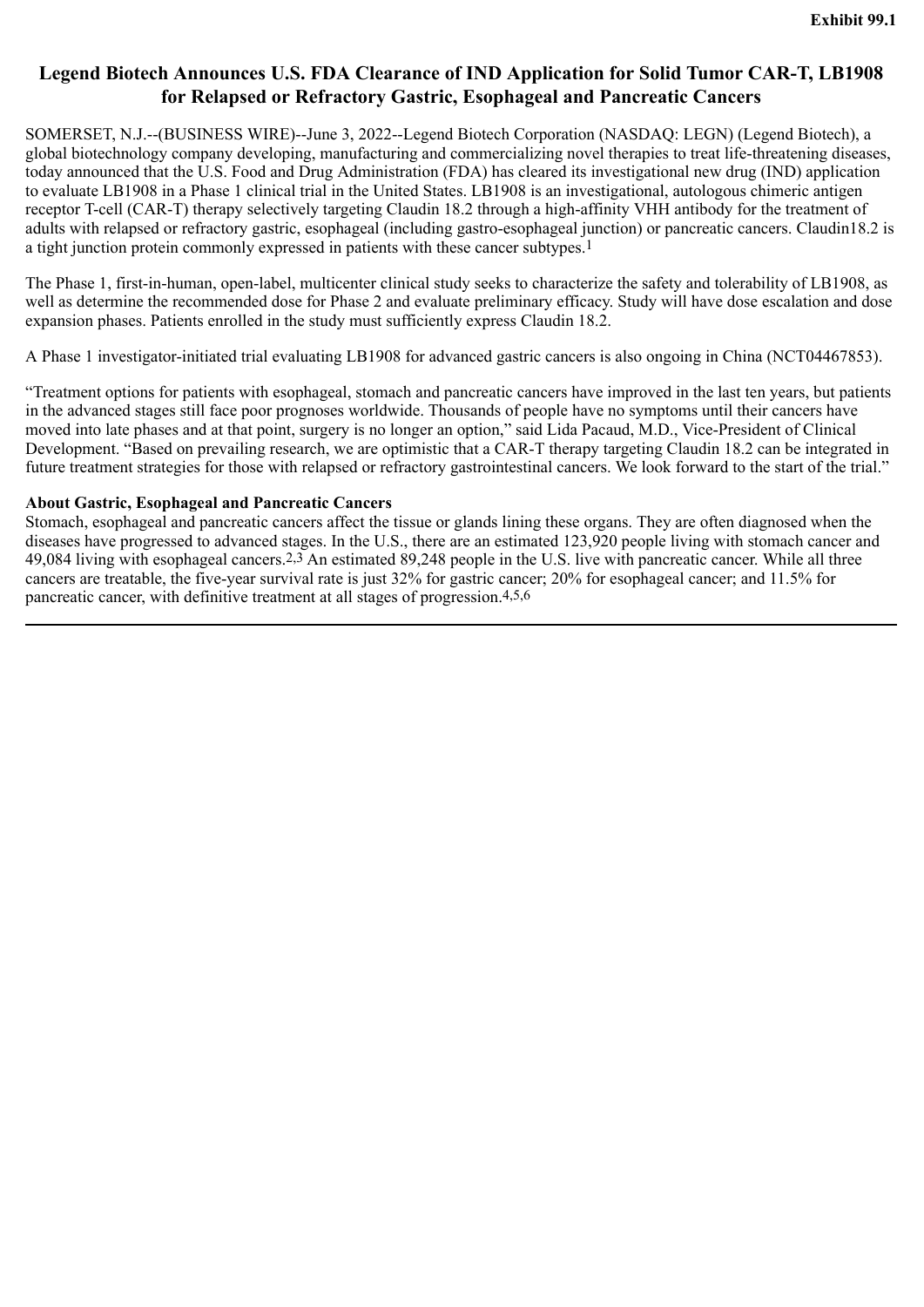## **About Legend Biotech**

Legend Biotech is a global biotechnology company dedicated to treating, and one day curing, life-threatening diseases. Headquartered in Somerset, New Jersey, we are developing advanced cell therapies across a diverse array of technology platforms, including autologous and allogenic chimeric antigen receptor T-cell, T-cell receptor (TCR-T), and natural killer (NK) cell-based immunotherapy. From our three R&D sites around the world, we apply these innovative technologies to pursue the discovery of safe, efficacious and cutting-edge therapeutics for patients worldwide.

Learn more at www.legendbiotech.com and follow us on Twitter and LinkedIn.

#### **Cautionary Note Regarding Forward-Looking Statements**

Statements in this press release about future expectations, plans and prospects, as well as any other statements regarding matters that are not historical facts, constitute "forward-looking statements" within the meaning of The Private Securities Litigation Reform Act of 1995. These statements include, but are not limited to, statements relating to Legend Biotech's strategies and objectives; statements relating to CARVYKTI™, including Legend Biotech's expectations for CARVYKTI™, such as Legend Biotech's manufacturing and commercialization expectations for CARVYKTI™ and the potential effect of treatment with CARVYKTI™; statements about submissions for cilta-cel to, and the progress of such submissions with, the U.S. Food and Drug Administration (FDA), the European Medicines Agency (EMA), the Chinese Center for Drug Evaluation of National Medical Products Administration (CDE) and other regulatory authorities; the anticipated timing of, and ability to progress, clinical trials, including patient enrollment; the submission of Investigational New Drug (IND) applications to, and maintenance of such applications with, regulatory authorities; the ability to generate, analyze and present data from clinical trials; and the potential benefits of Legend Biotech's product candidates. The words "anticipate," "believe," "continue," "could," "estimate," "expect," "intend," "may," "plan," "potential," "predict," "project," "should," "target," "will," "would" and similar expressions are intended to identify forward-looking statements, although not all forward-looking statements contain these identifying words. Actual results may differ materially from those indicated by such forward-looking statements as a result of various important factors. Legend Biotech's expectations could be affected by, among other things, uncertainties involved in the development of new pharmaceutical products; unexpected clinical trial results, including as a result of additional analysis of existing clinical data or unexpected new clinical data; unexpected regulatory actions or delays, including requests for additional safety and/or efficacy data or analysis of data, or government regulation generally; unexpected delays as a result of actions undertaken, or failures to act, by our third party partners; uncertainties arising from challenges to Legend Biotech's patent or other proprietary intellectual property protection, including the uncertainties involved in the U.S. litigation process; competition in general; government, industry, and general public pricing and other political pressures; the duration and severity of the COVID-19 pandemic and governmental and regulatory measures implemented in response to the evolving situation; as well as the other factors discussed in the "Risk Factors" section of the Legend Biotech's Annual Report filed with the Securities and Exchange Commission on March 31, 2022. Should one or more of these risks or uncertainties materialize, or should underlying assumptions prove incorrect, actual results may vary materially from those described in this press release as anticipated, believed, estimated or expected. Any forward-looking statements contained in this press release speak only as of the date of this press release. Legend Biotech specifically disclaims any obligation to update any forward-looking statement, whether as a result of new information, future events or otherwise.